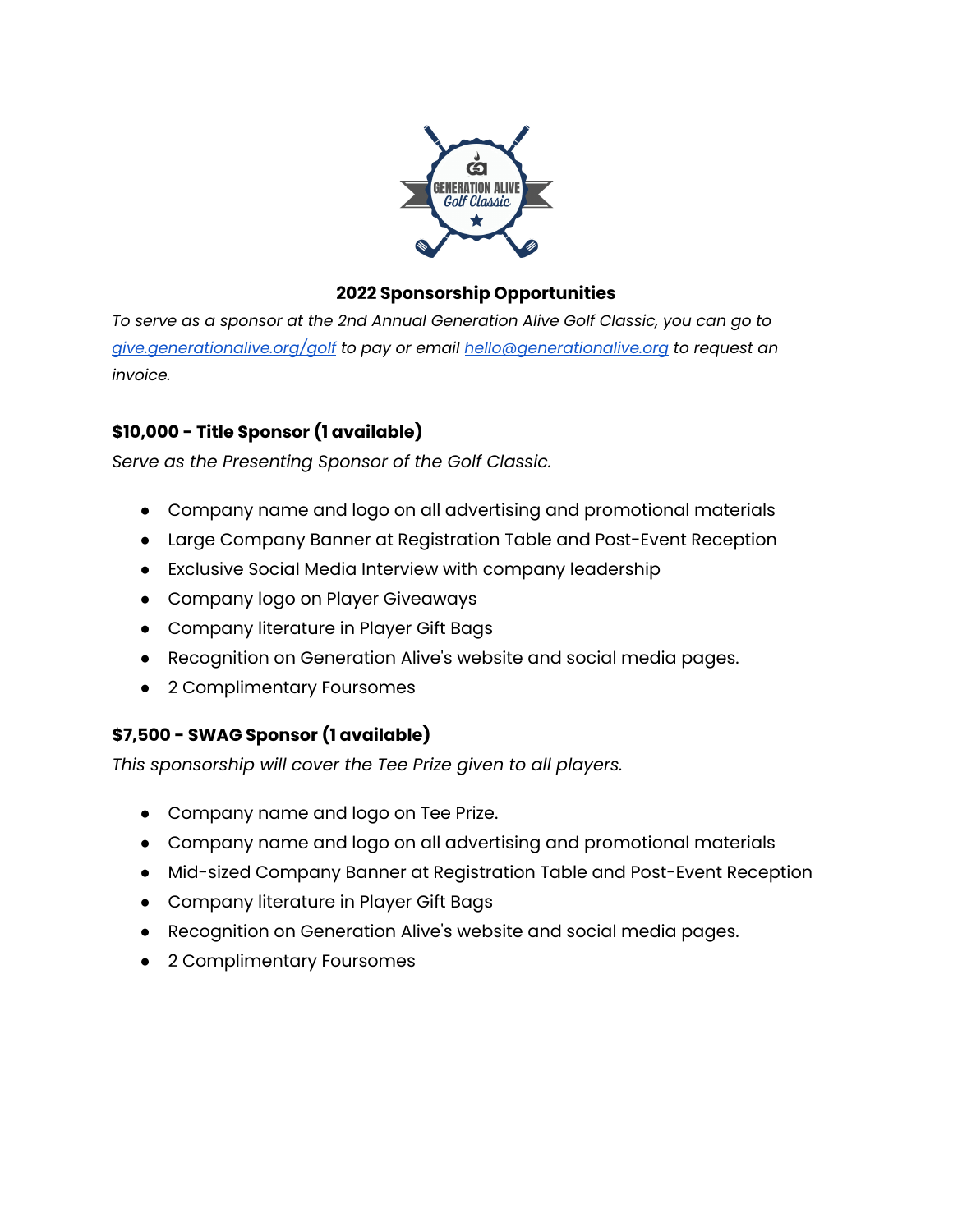# **\$5,000 - Reception Sponsor (1 available)**

*Sponsor the post-tourney reception.*

- Company name and logo on all advertising and promotional materials
- Mid-sized Company Banner at Registration Table and Post-Event Reception
- Business recognized at the reception
- Company literature in Player Gift Bags
- Recognition on Generation Alive's website and social media pages.
- 2 Complimentary Foursomes

#### **\$5,000 - Prize Sponsor (1 available)**

*Sponsor the awards & prizes given out to tournament & contest winners.*

- Company name and logo on all advertising and promotional materials
- Company name and logo on all award certificates
- Mid-sized Company Banner at Registration Table and Post-Event Reception
- Company recognized at the award ceremony
- Company literature in Player Gift Bags
- Recognition on Generation Alive's website and social media pages.
- 2 Complimentary Foursomes

#### **\$2,500 - Refreshment Sponsor (1 available)**

*Sponsor the beverage cart and refreshments throughout the tournament.*

- Company name and logo on all advertising and promotional materials
- Company name and logo on the beverage cart
- Company recognized at the reception
- Recognition on Generation Alive's website and social media pages
- 1 Complimentary Foursome